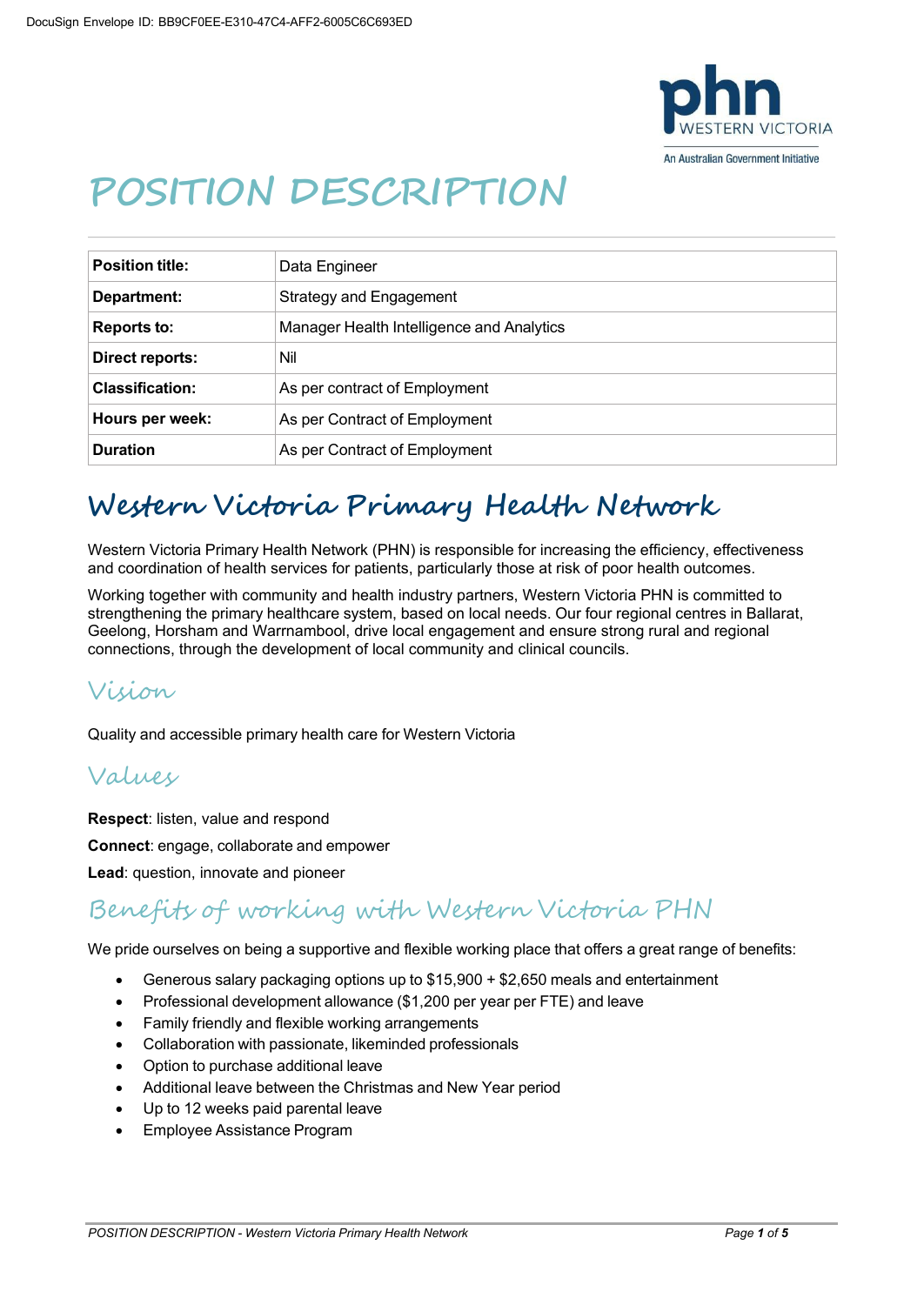# Position purpose

As a data-driven organisation, Western Victoria PHN relies on analysis, reporting and insights across all its work. WVPHN maintains or has direct access to a large variety of exclusive datasets, including data from general practice, hospital data and outcome data from our commissioned programs. Our team of analysts explore and triangulate this data to create insightful reports for a variety of stakeholders, and to provide insights around the evaluation of our services and the assessment of need in the Western Victoria PHN region.

We are looking for a skilled Data Engineer to work with our analysts to create customised data pipelines and to maintain/build cloud-based data systems within an Azure cloud environment (in particular Data Factory, Blob Storage, and SQL Hyperscale).

You will be open to working with a large variety of unstructured datasets to transform, clean and load them into structured stores such as SQL databases via data pipelines and dataflows. Over time you will build contacts across the 31 PHNs Australia wide to support your work and collaborate on larger data projects.

Moreover, your work will contribute directly to improving population health outcomes for the Western Victoria region.

### Key accountabilities

- Create and maintain data systems and data pipeline architecture in cloud environments, and work to move remaining legacy systems off our on-premises environments
- Transform and load unstructured data from a variety of sources into structured data stores suitable for analytics, in particular SQL databases
- Create and implement new data models optimised for analytics and reporting
- Design and implement data collection flows
- Transformation of data to deploy to data analytics solutions and tools
- Apply appropriate data governance and data security measures throughout work
- Create documentation describing dataflows and data pipelines
- As required, contribute to team problem solving and trouble shooting
- Self-quided learning around new services and platforms

#### General

- Understand and comply with the Code of Conduct for employees and other related policies and procedures
- Demonstrate commitment to organisational values at all times
- Ensure that primary health care is promoted in a positive manner
- Adhere to and maintain confidentiality in accordance with the organisations Confidentiality **Agreement**

### WHS responsibilities

The Board of Directors and Executive Team recognise the moral and legal responsibilities in providing a working environment for its employees, volunteers, contractors, visitors, stakeholders and the general public, that is safe and healthy.

Western Victoria PHN promotes a safety culture throughout the organisation that ensures that every employee actively participates in the health and wellbeing of themselves and their co-workers. All employees are expected to embrace this culture in line with the values of the organisation. All staff are expected to be aware of and participate in their duty of care in the workplace as outlined in induction and organisational policies.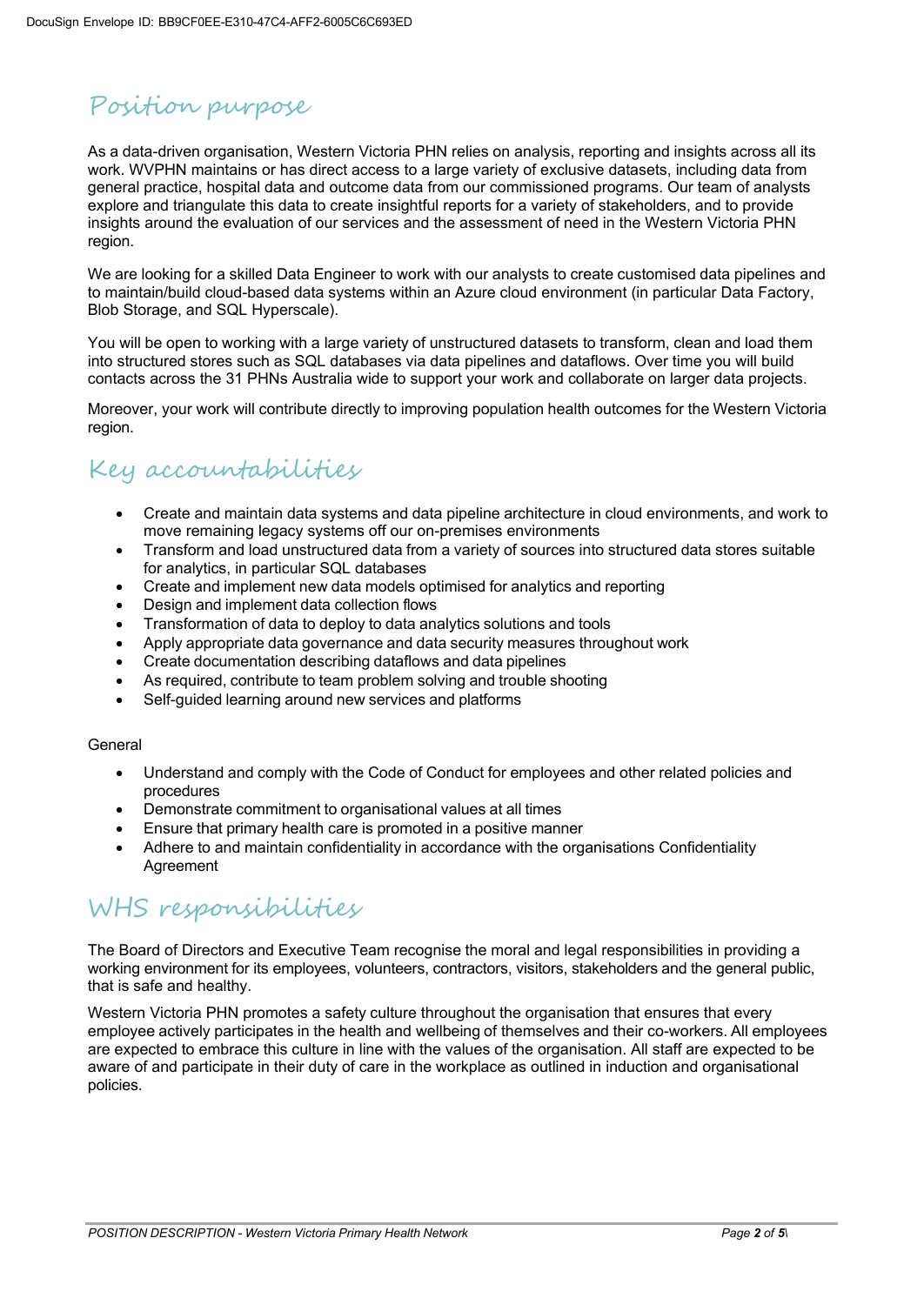## Physical requirements and environmental conditions of the role

The following table identifies the physical and psychological work environment characteristics that are inherent requirements of the role. Where possible, Western Victoria PHN will make reasonable adjustments to enable individuals with disabilities to perform the essential functions of their roles.

| Required activities/working environment                                                                                                                                                 | <b>Frequency</b> |
|-----------------------------------------------------------------------------------------------------------------------------------------------------------------------------------------|------------------|
| Computer based tasks, sedentary position, office based                                                                                                                                  | Frequent         |
| Repetitive manual tasks                                                                                                                                                                 | <b>Nil</b>       |
| Driving, in & out of vehicles                                                                                                                                                           | Rarely           |
| Walking, climbing stairs, bending                                                                                                                                                       | Rarely           |
| Working alone or at a co-located site                                                                                                                                                   | Rarely           |
| Confrontational/confronting situations (Due to the nature of our work there may be<br>times when staff are exposed to behaviour, language and/or situations that can be<br>confronting) | <b>Nil</b>       |
| Working outside in differing weather conditions                                                                                                                                         | Nil              |
| Attending external locations                                                                                                                                                            | Rarely           |

*A signed pre-existing condition declaration form is required to be completed prior to commencement.*

## Key Selection Criteria

#### **QUALIFICATIONS/EXPERIENCE/SPECIALIST KNOWLEDGE**

#### **Essential:**

- Tertiary qualifications and experience in Information Systems, Analytics, or a comparable field
- Experience in designing and developing ETL in Azure platform for data ingestion and data mapping
- Experience automating data flows and pipelines, optimising data delivery and re-designing (improving) established infrastructure
- Experience in designing and maintaining data architecture and datamarts
- Experience in querying SQL databases, specifically creating stored procedures and views
- Familiarity with Microsoft BI stack (SSIS, SSRS, SSMS)
- Working with reporting analysts to co-create bespoke data models and data pipelines into analytics services (in particular PowerBI)
- Experience in the use of Power BI, specifically DAX (table, aggregation, and iteration functions), visualisations, Power BI gateways and connecting to data sources, Power Maps, and Power Pivot.
- Highly developed analytical, investigation and translational skills, including those required to work with the business to create performance and outcomes measurement reports
- Highly developed interpersonal skills.

#### **Desirable:**

- Highly developed oral and written communication skills.
- Demonstrated experience in project management.
- Demonstrated capacity to prepare high quality written material and to make oral presentations that meet the needs of a wide range of audiences.
- Experience in the Health sector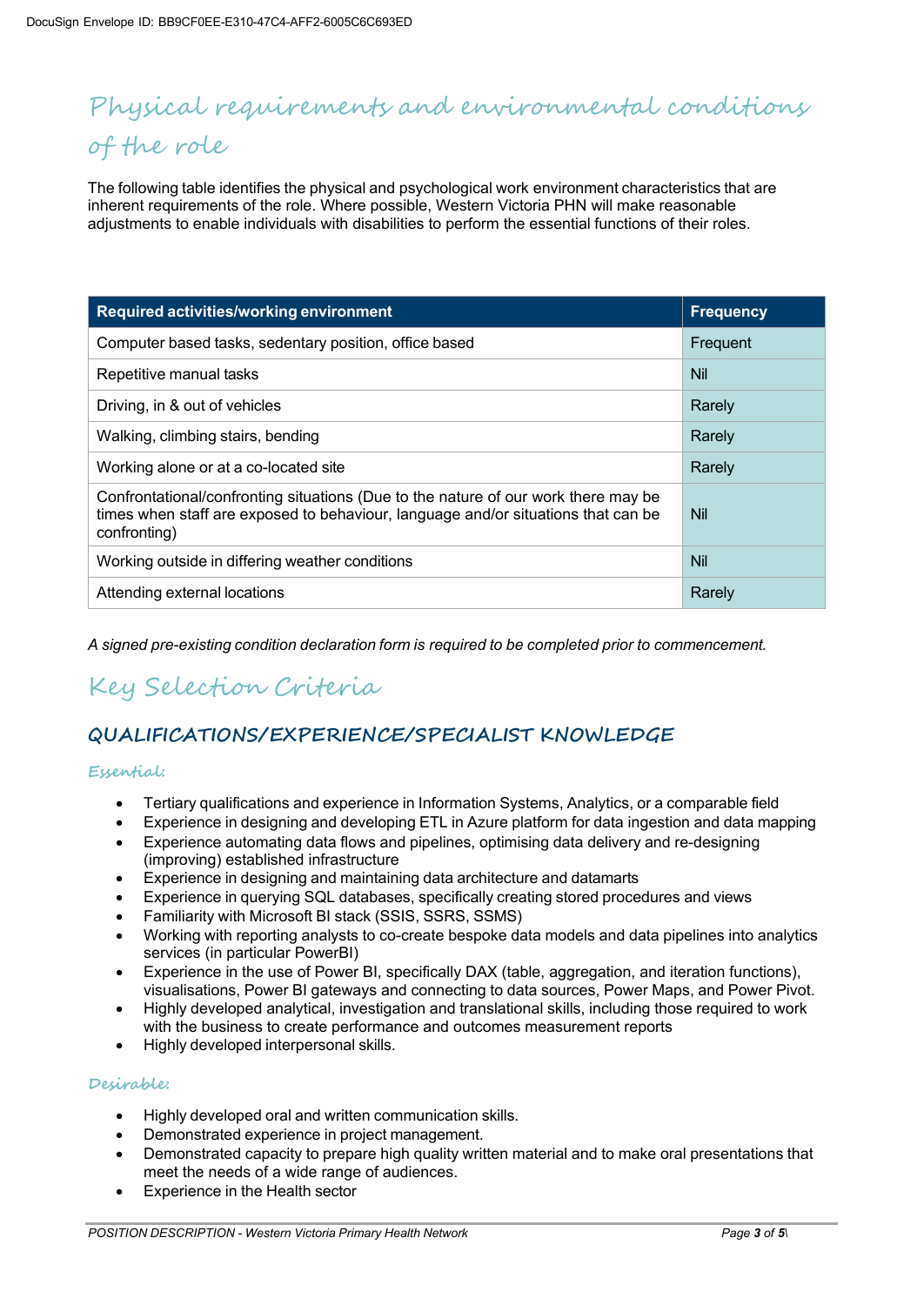• Well-developed regional knowledge

### Employment Requirement:

- Be prepared to undergo a National Police Check, prior to appointment
- A current Victorian driver's licence
- Evidence of current COVID-19 vaccinations